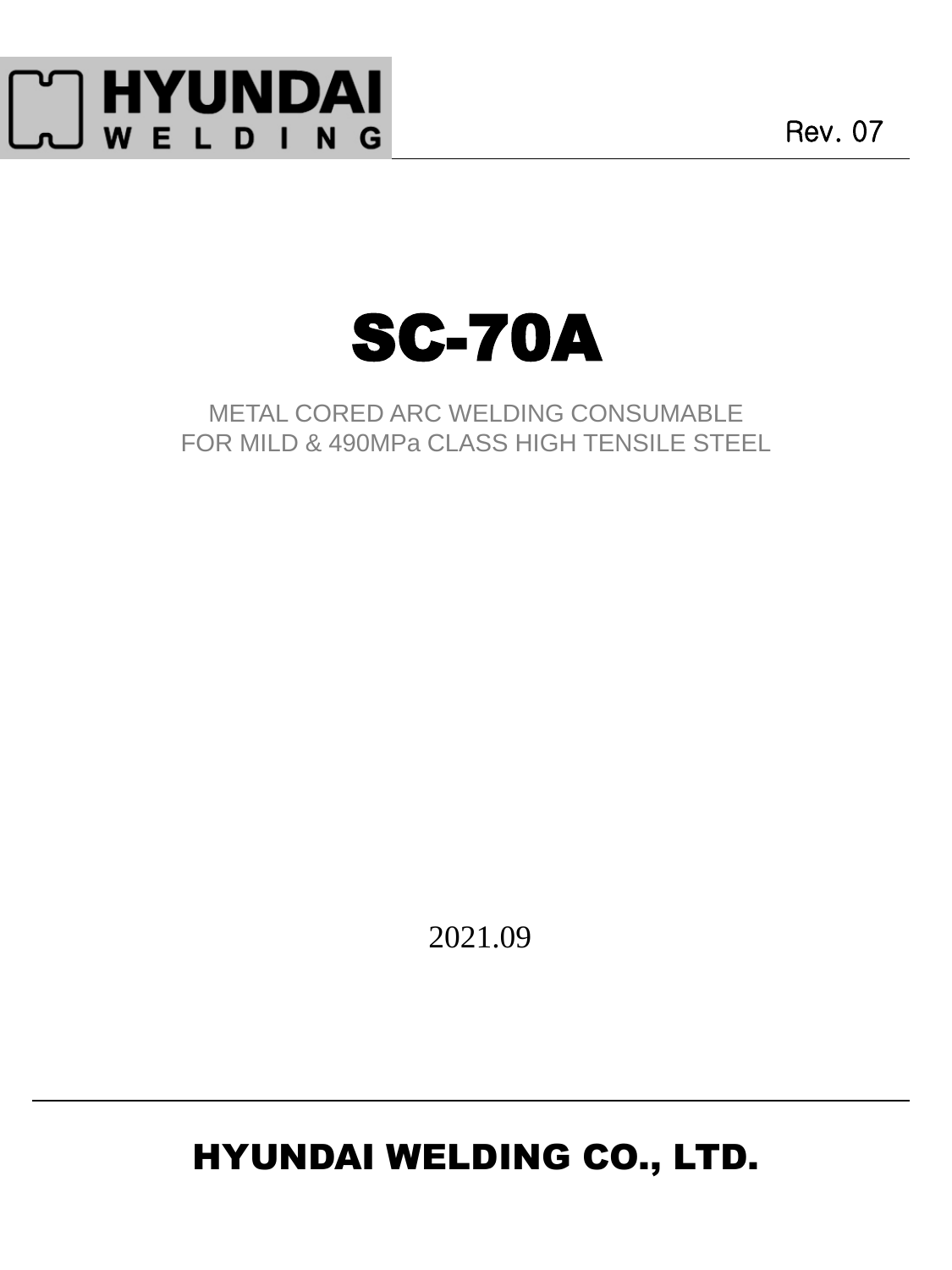| <b>Specification</b><br>∙⊱    | <b>AWS A5.18</b><br>(AWS A5.18M<br>EN ISO 17632-A       | E70C-3C/-6M<br>E48C-3C/-6M)<br>T 42 3 M C1 1 H5, T 46 3 M M21 1 H5<br>T 42 2 M C1 1 H5, T 42 2 M M21 1 H5                                                                                                          |
|-------------------------------|---------------------------------------------------------|--------------------------------------------------------------------------------------------------------------------------------------------------------------------------------------------------------------------|
| ❖ Applications                |                                                         | SC-70A is used for welding in shipbuilding, machinery, bridge<br>Construction, structural fabrication, automated of robotic welding.                                                                               |
| ❖ Characteristics<br>on Usage | welding without slag removal                            | SC-70A is a metal-cored wire which combines the high deposition<br>rates of a flux cored wire with the high efficiencies of a solid wire.<br>It provides minimized slag coverage so it can be performed multi-pass |
| ❖ Note on Usage               | plates<br>2. Use 100% $CO_2$ or Ar + 20-25% $CO_2$ gas. | 1. Proper preheating $(50~150^{\circ}\text{C})$ and interpass temperature must<br>be used in order to release hydrogen which may cause cracking<br>in weld metal when electrodes are used for medium and heavy     |

 $\int_{-\infty}^{\infty}$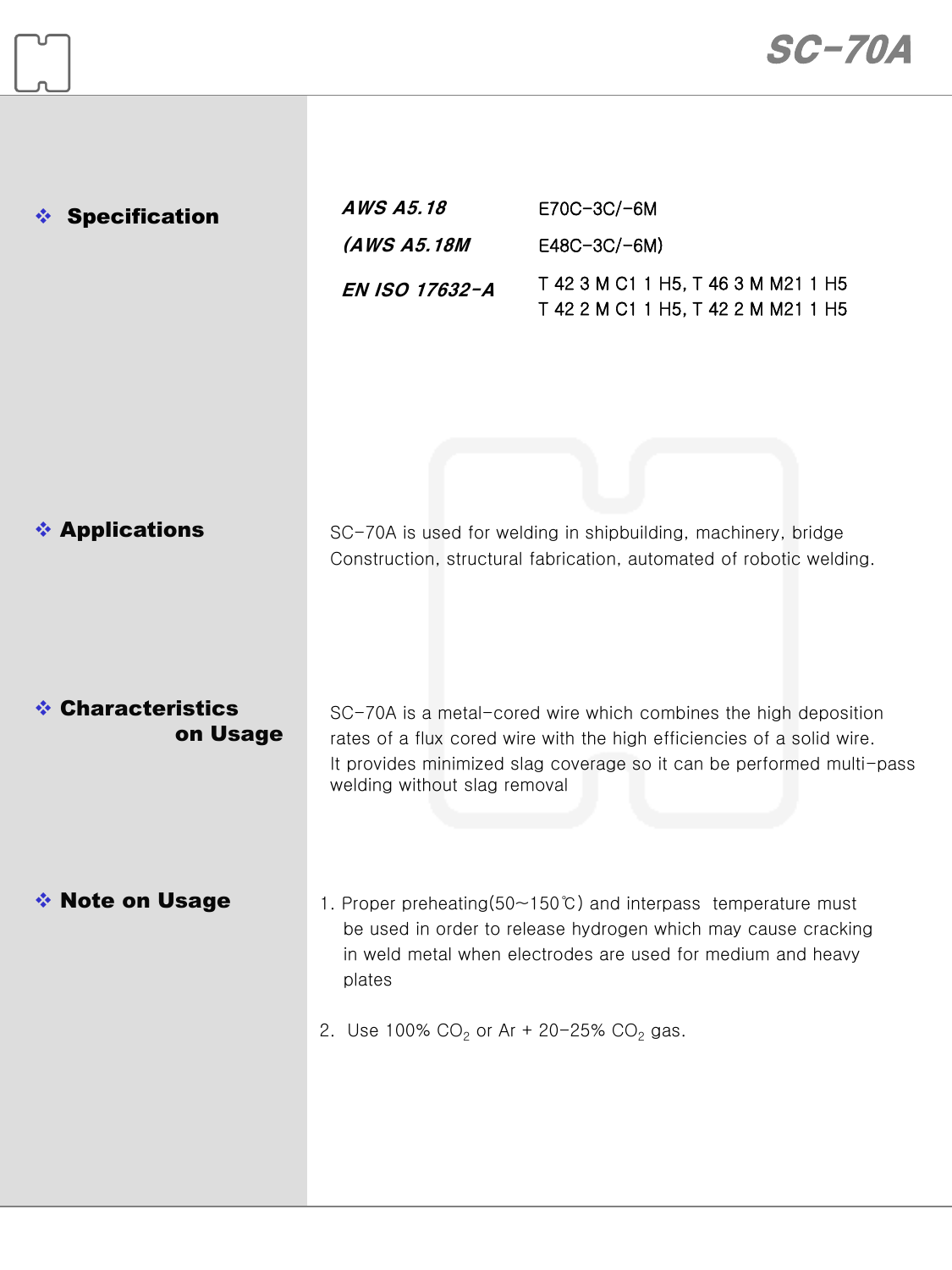### Mechanical Properties & Chemical Composition of All Weld Metal

#### \* Welding Conditions

 $20\,$  $13$ 25 Unit : mm

[ Joint Preparation & Layer Details ]

|  | <b>Method by AWS Spec.</b> |  |
|--|----------------------------|--|
|--|----------------------------|--|

| Diameter(mm)                    | : $1.2mm(0.045in)$                     |
|---------------------------------|----------------------------------------|
| <b>Shielding Gas</b>            | : $100\%$ CO <sub>2</sub>              |
| Flow Rate $(\ell$ /min.)        | : 20                                   |
| Amp./ Volt.                     | : 280 / 32                             |
| Stick-Out(mm)                   | $: 20 \sim 25$ mm (0.79 $\sim$ 0.98in) |
| $Pre-Heat$ ( $\degree$ )        | : R.T.                                 |
| Interpass Temp. $(\mathcal{C})$ | : 150±15℃ (302±59°F)                   |
| <b>Polarity</b>                 | : $DC(+)$                              |

#### Mechanical Properties of the weld metal

| Consumable                      |                                  | <b>Tensile Test</b>              | <b>CVN Impact Test</b><br>(Joule) |                                   |                                                         |
|---------------------------------|----------------------------------|----------------------------------|-----------------------------------|-----------------------------------|---------------------------------------------------------|
| $SC-70A$                        | YS<br>MPa (lbs/in <sup>2</sup> ) | тs<br>MPa (lbs/in <sup>2</sup> ) | EL<br>(%)                         | $-18^{\circ}$ C<br>$(0^{\circ}F)$ | -29℃<br>$(-20)$ F)                                      |
|                                 | 500(73.000)                      | 560(81,000)                      | 27.0                              | 70(52)                            | 50(37)                                                  |
| <b>AWS A5.18</b><br>E70C-3C/-6M | $\geq 400$<br>(58,000)           | $\geq 480$<br>(70,000)           | $\geq 22$                         |                                   | $≥$ 27J at –18 $°C$<br>$( \geq 20$ ft · Ibs at $-0$ °F) |

#### $\div$  Chemical Analysis of the weld metal(wt%)

| Consumable                      | C           | Si         | Mn          | D           | S           |
|---------------------------------|-------------|------------|-------------|-------------|-------------|
| <b>SC-70A</b>                   | 0.06        | 0.40       | 1.40        | 0.011       | 0.008       |
| <b>AWS A5.18</b><br>E70C-3C/-6M | $\leq 0.12$ | $\leq 0.9$ | $\leq 1.75$ | $\leq 0.03$ | $\leq 0.03$ |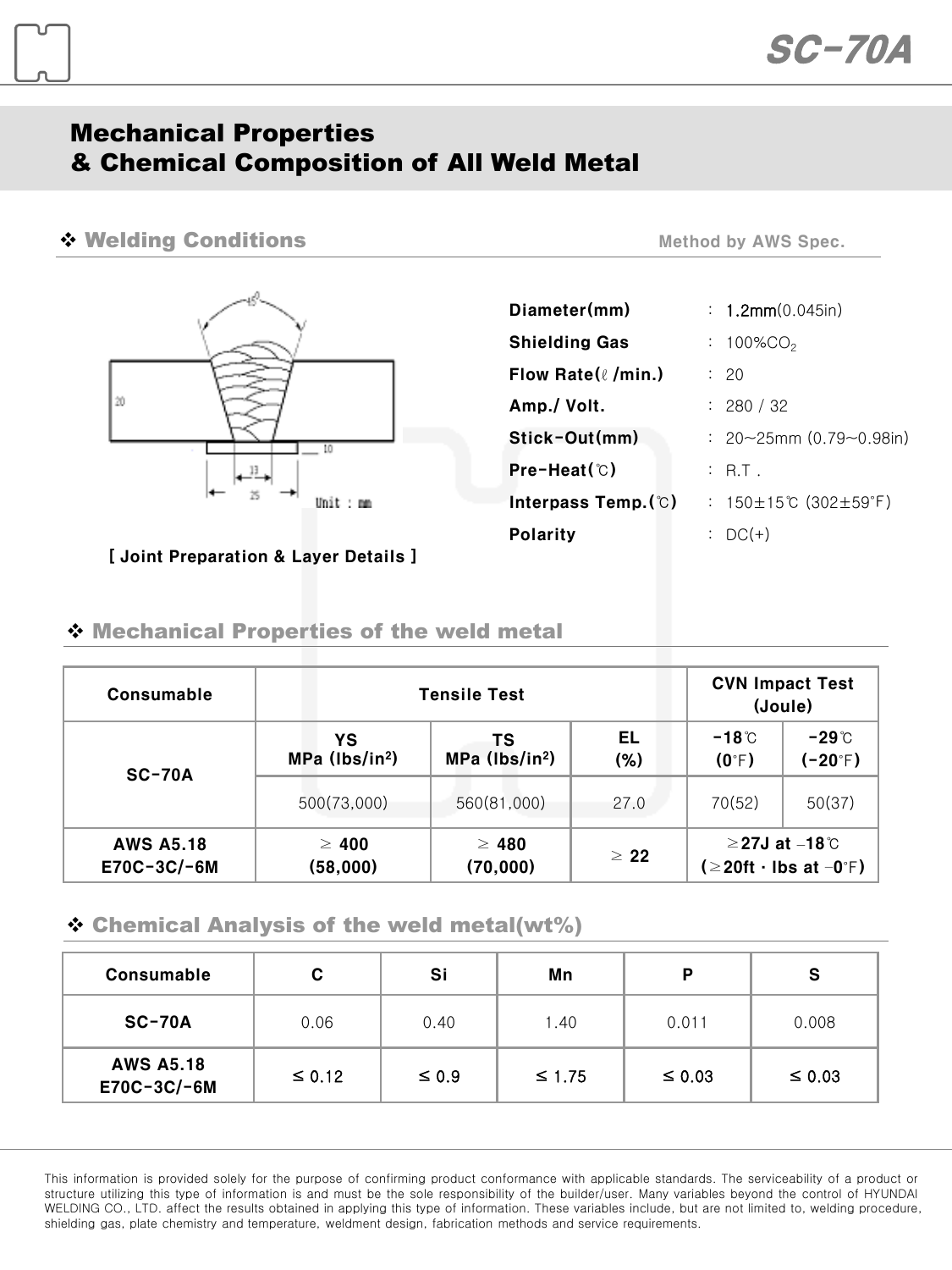### Mechanical Properties & Chemical Composition of All Weld Metal

#### ◆ Welding Conditions and the Method by AWS Spec.

 $20\,$ 13 25 Unit : mm

[ Joint Preparation & Layer Details ]

| Diameter(mm)                    | : $1.2mm(0.045in)$                     |
|---------------------------------|----------------------------------------|
| <b>Shielding Gas</b>            | : 80%Ar + 20%CO <sub>2</sub>           |
| Flow Rate $(\ell/m$ in.)        | : 20                                   |
| Amp./ Volt.                     | : 280 / 30                             |
| Stick-Out(mm)                   | $: 20 \sim 25$ mm (0.79 $\sim$ 0.98in) |
| $Pre-Heat(^\circledcirc)$       | : R.T.                                 |
| Interpass Temp. $(\mathcal{C})$ | : 150±15℃ (302±59°F)                   |
| <b>Polarity</b>                 | : $DC(+)$                              |

#### Mechanical Properties of the weld metal

| Consumable                      |                                  | <b>Tensile Test</b>              | <b>CVN Impact Test</b><br>(Joule) |                                                       |                           |
|---------------------------------|----------------------------------|----------------------------------|-----------------------------------|-------------------------------------------------------|---------------------------|
| $SC-70A$                        | YS<br>MPa (lbs/in <sup>2</sup> ) | тs<br>MPa (lbs/in <sup>2</sup> ) | EL<br>(%)                         | $-18^{\circ}$ C<br>$(0^{\circ}F)$                     | $-29^\circ$<br>$(-20)$ F) |
|                                 | 540(78,000)                      | 610(88,000)                      | 26.4                              | 84(62)                                                | 70(52)                    |
| <b>AWS A5.18</b><br>E70C-3C/-6M | $\geq 400$<br>(58,000)           | $\geq 480$<br>(70,000)           | $\geq 22$                         | $≥$ 27J at –29 $°C$<br>$( \geq 20$ ft · Ibs at -20°F) |                           |

#### $\div$  Chemical Analysis of the weld metal(wt%)

| Consumable                      | С           | Si         | Mn          | P           | S           |
|---------------------------------|-------------|------------|-------------|-------------|-------------|
| $SC-70A$                        | 0.06        | 0.55       | 1.55        | 0.010       | 0.009       |
| <b>AWS A5.18</b><br>E70C-3C/-6M | $\leq 0.12$ | $\leq 0.9$ | $\leq 1.75$ | $\leq 0.03$ | $\leq 0.03$ |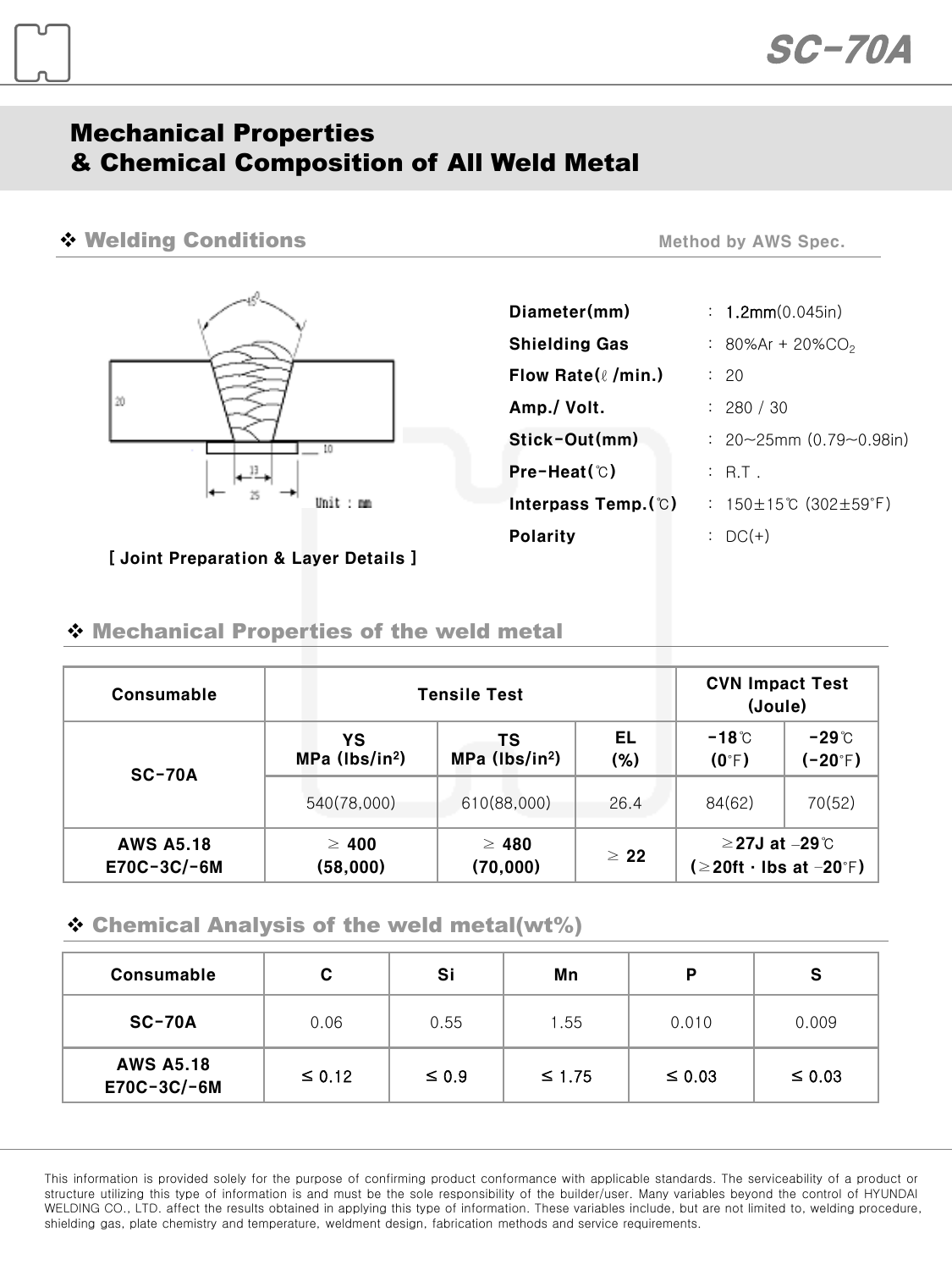## Diffusible Hydrogen Content

#### Welding Conditions

| Diameter(mm)             | : 1.2(0.045)              | Amps(A) / Volts(V)                 | 280 / 30  |
|--------------------------|---------------------------|------------------------------------|-----------|
| <b>Shielding Gas</b>     | 80%Ar +20%CO <sub>2</sub> | Stick-Out(mm)                      | $20 - 25$ |
| Flow Rate( $\ell$ /min.) | - 20                      | <b>Welding Speed</b>               | 30 cpm    |
| <b>Welding Position</b>  | $\frac{1}{1}$ 1G          | <b>Current Type &amp; Polarity</b> | $DC(+)$   |

#### Hydrogen Analysis Using Gas Chromatography Method

| <b>Hydrogen Evolution Time</b> | 72 hrs    | <b>Evolution Temp.</b> | 45 °C |
|--------------------------------|-----------|------------------------|-------|
| <b>Barometric Pressure</b>     | 780 mm-Ha |                        |       |

#### Result(㎖/100g Weld Metal)

| X1  | X2  | X3  | X4  |
|-----|-----|-----|-----|
| 3.8 | 4.0 | 4.2 | 4.3 |

#### **Average Hydrogen Content** 4.1 ㎖ / 100g Weld Metal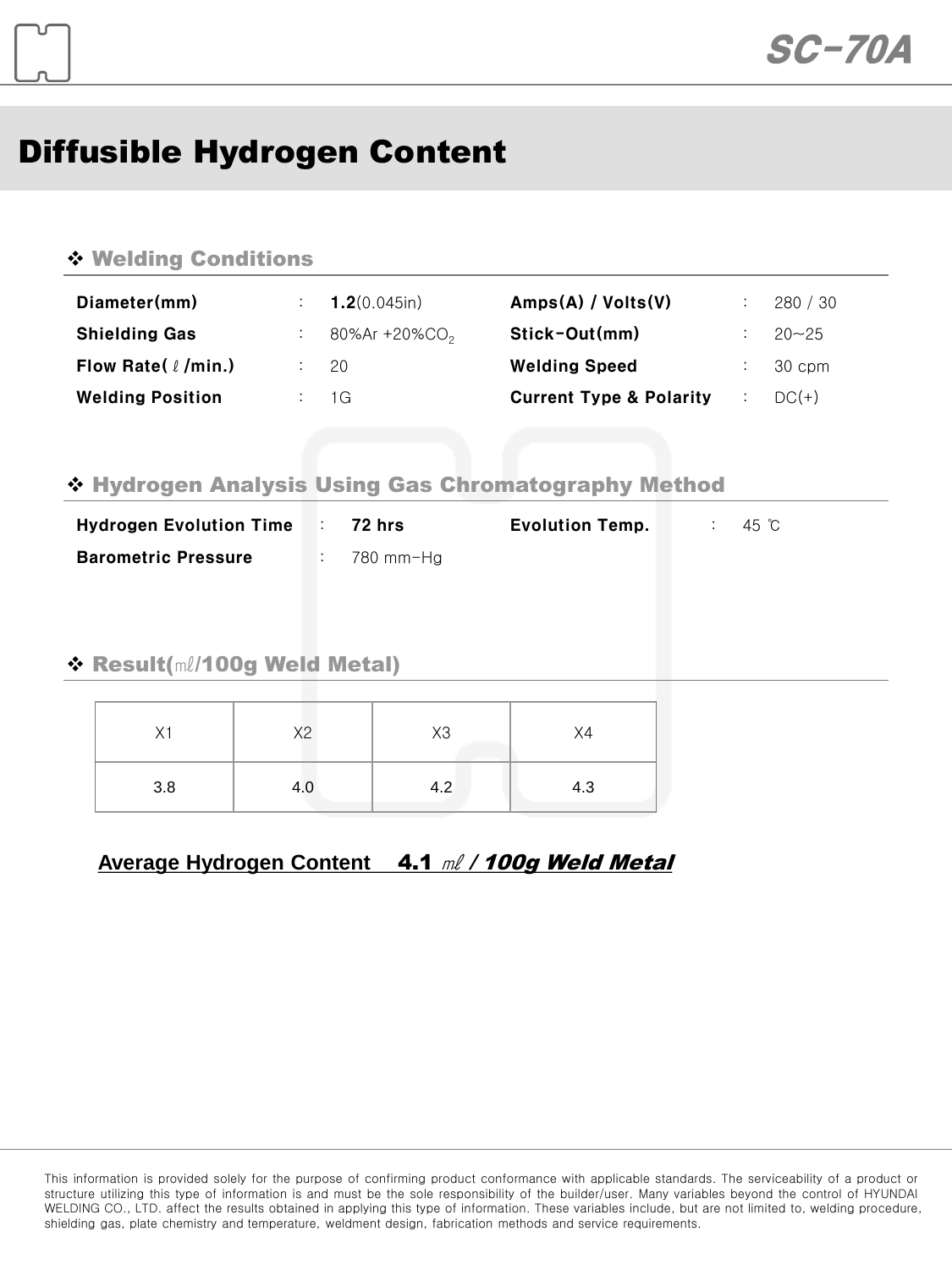### Welding Efficiency

#### Deposition Rate & Efficiency

| <b>Shielding Gas</b>      | <b>Welding Conditions</b> |                                                                                      | Deposition Efficiency(%)                                                        | <b>Deposition Rate(kg/hr)</b> |  |
|---------------------------|---------------------------|--------------------------------------------------------------------------------------|---------------------------------------------------------------------------------|-------------------------------|--|
|                           | Amp.(A)                   | Volt.(V)                                                                             |                                                                                 |                               |  |
|                           | 200                       | 25                                                                                   | $91 - 93$                                                                       | 2.6                           |  |
| 100% CO <sub>2</sub>      | 250                       | 29                                                                                   | $92 - 94$                                                                       | 4.0                           |  |
|                           | 300                       | 32                                                                                   | $93 - 95$                                                                       | 5.4                           |  |
|                           | 350                       | 34                                                                                   | $94 - 96$                                                                       | 6.8                           |  |
|                           | 200                       | 24                                                                                   | $92 - 94$                                                                       | 2.7                           |  |
| 80%Ar+20% CO <sub>2</sub> | 250                       | 28                                                                                   | $93 - 95$                                                                       | 4.2                           |  |
|                           | 300                       | 31                                                                                   | $95 - 97$                                                                       | 5.7                           |  |
|                           | 350                       | 33                                                                                   | $95 - 98$                                                                       | 7.2                           |  |
| Remark                    |                           | Deposition efficiency<br>=(Deposited metal weight/<br>Wire weight used) $\times$ 100 | Deposition rate<br>=(Deposited metal weight/<br>Welding time, min.) $\times$ 60 |                               |  |

This information is provided solely for the purpose of confirming product conformance with applicable standards. The serviceability of a product or structure utilizing this type of information is and must be the sole responsibility of the builder/user. Many variables beyond the control of HYUNDAI WELDING CO., LTD. affect the results obtained in applying this type of information. These variables include, but are not limited to, welding procedure, shielding gas, plate chemistry and temperature, weldment design, fabrication methods and service requirements.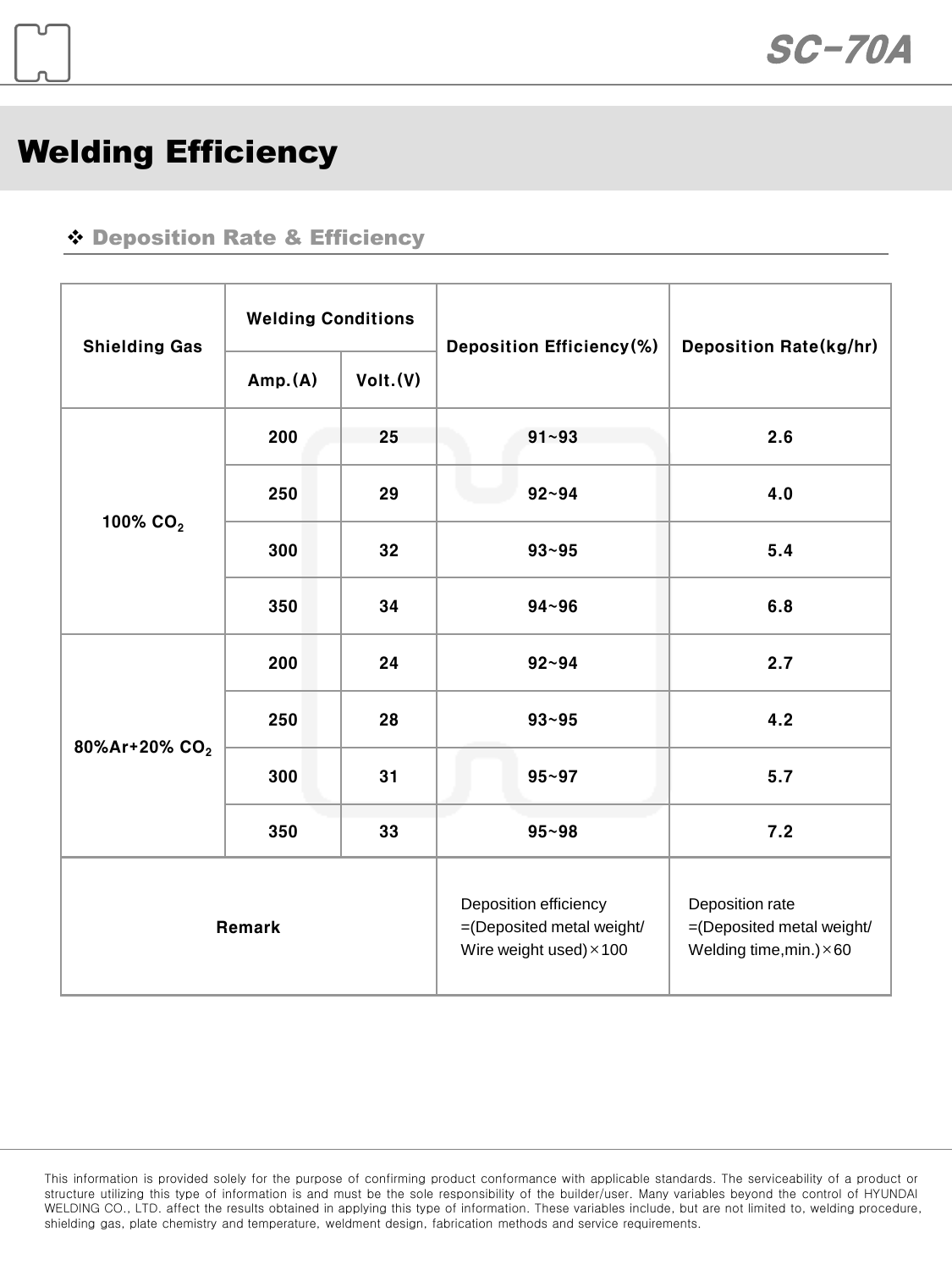## Proper Welding Condition

#### Proper Current Range

|            | <b>Shielding</b><br>Gas                               | Welding<br><b>Position</b> | Wire Dia.(mm) |                   |                   |  |
|------------|-------------------------------------------------------|----------------------------|---------------|-------------------|-------------------|--|
| Consumable |                                                       |                            | 1.2mm         | 1.4 <sub>mm</sub> | 1.6 <sub>mm</sub> |  |
| $SC-70A$   | 100%CO <sub>2</sub><br>or<br>80%Ar+20%CO <sub>2</sub> | F&HF                       | 230~300Amp    | 260~330Amp        | 290~360Amp        |  |
|            |                                                       | $V-Up$                     | 160~200Amp    | 170~210Amp        | 180~220Amp        |  |
|            |                                                       | <b>O.H.</b>                | 160~200Amp    | 170~210Amp        | 180~220Amp        |  |